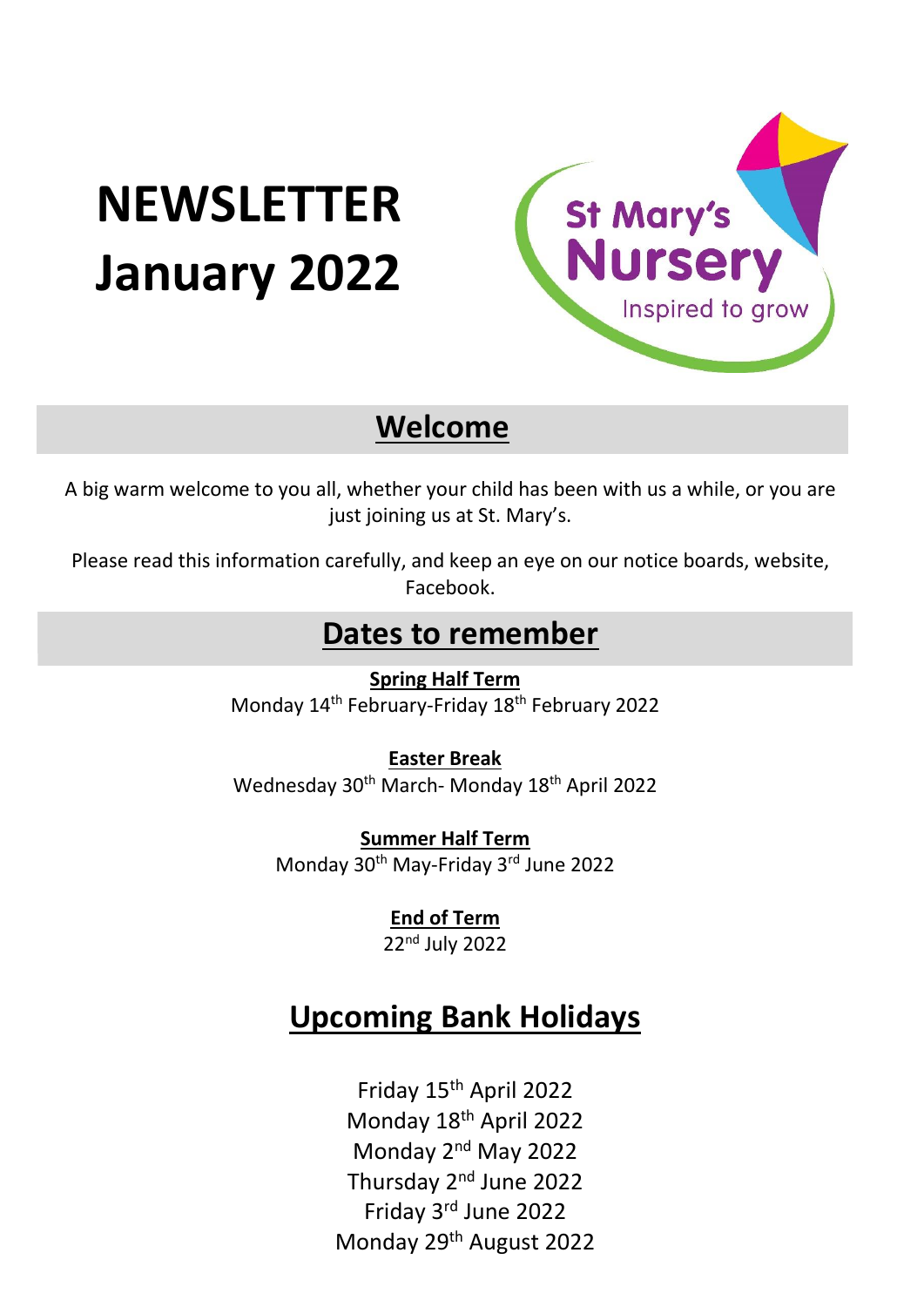#### **15 and 30 hours free childcare information**

All three and four year olds living in England are entitled to 570 hours of free early education and childcare a year. This is usually offered as 15 hours a week for up to 38 weeks a year and is a universal entitlement. For children of working families who meet the eligibility criteria, they will be offered an extra 15 Hours (extended entitlement). This element will need to be applied for, and can be done through the following website

[Apply for 30 hours free childcare -](https://www.gov.uk/apply-30-hours-free-childcare) GOV.UK (www.gov.uk)

The funding will be available the term after your child turns three and if the eligibility code is received before the start of the new term. If you child is not yet three or you are not entitled to the 30 Hours funding, please apply to the Tax Free Childcare scheme to help pay towards Nursery fees. If you have any questions at all on how to do this, please email us on [office@stmarysnurserycamberley.co.uk](mailto:office@stmarysnurserycamberley.co.uk)

#### **Tapestry**

**TAPESTRY** Just a reminder that, as well as the nursery, families also have access to Tapestry and are able to upload any photos and observations of exciting activities you might do with the children at home. Please do share these with us; we would love to see them!



#### **Outdoor Play**

Our children have access to our wonderful outside play area at all times as we are a free flowing nursery. To ensure they stay warm during these cold few months, please provide your child with a named warm coat/puddle suit/wellies.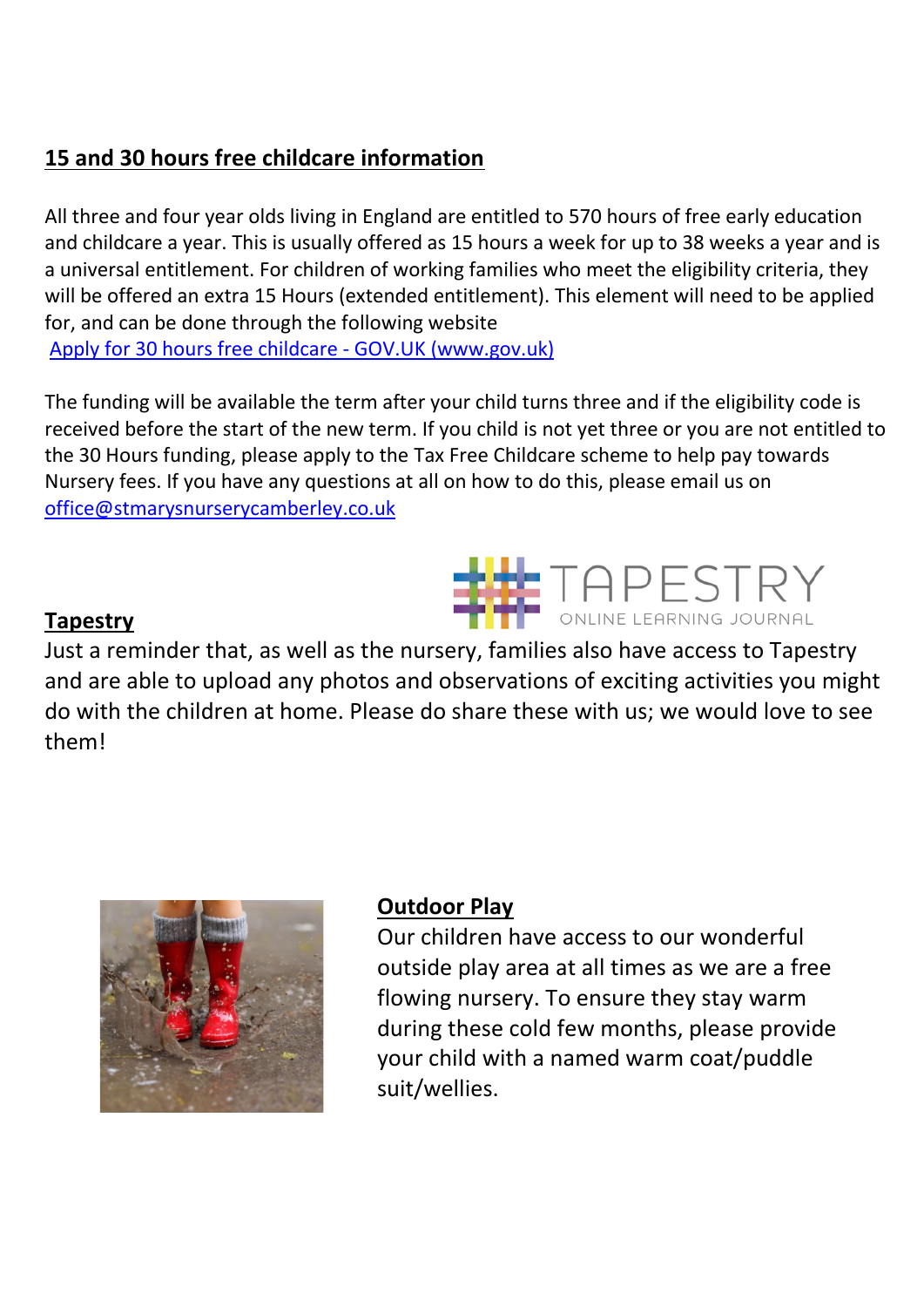

#### **Snack Time**

Please remember to bring a contribution of snack for your child as we rely on this to provide snack and have been running a little low! Our ideal contributions to snack are things such as fruit and veg, rice cakes, breadsticks and cheese. As you know, this is an essential part of a healthy diet and your children really enjoy eating the fruit, breadsticks etc that you supply.

#### **Lunch Boxes**

Thank you for your continued support in our campaign for healthy eating by ensuring that sweet treats are kept for eating at home. We are of course always mindful of some actual and potential allergy sufferers attending our nursery and with this in mind, we would remind you to ensure that there are no items containing nuts in your child's lunch box.





#### **Water Bottles**

Please ensure your child brings in a water bottle that is labelled with their name. We also ask that this be filled with water only; any other liquids will be discarded. Juice may be provided but only for lunchtime. This is in line with Ofsted requirements.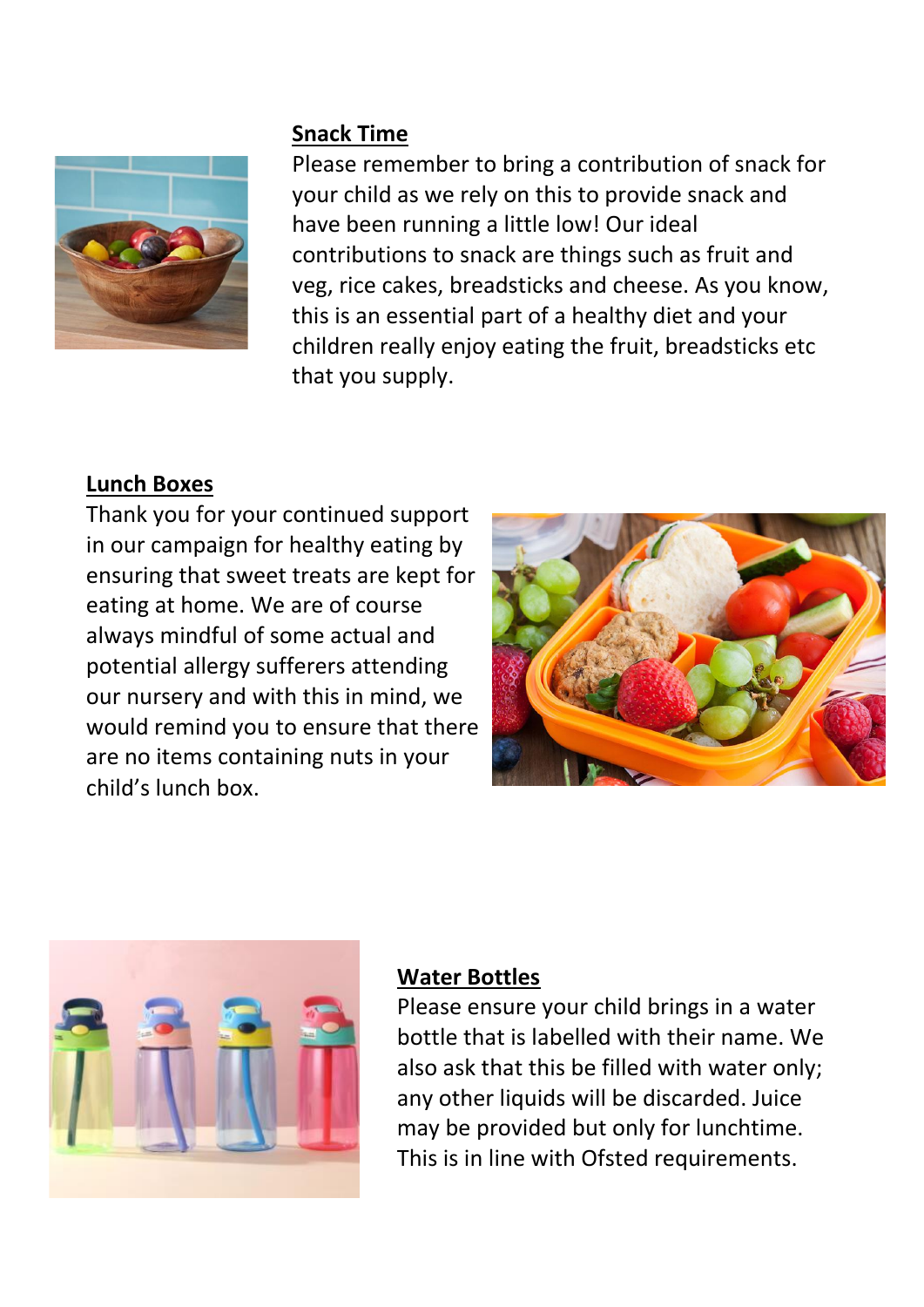#### **Non-attendance**

If your child is unable to attend the nursery for any reason, it is a statutory requirement for you to let us know. Please call or email the nursery by 9:30am to inform us as we have a duty of care to the children.

#### **COVID-19 and Colds**

A small reminder that if your child has Covid symptoms, as identified by the government, we advise a PCR test or isolation. Please email the office or Sue the results of a PCR test before they return to Nursery. If they have a general cold or are unwell in any way, before returning to nursery, please carry out a lateral flow test and send the results to our Office email.

**Facebook & Twitter**  We have a Facebook page in addition to our website.

You can find us here [www.facebook.com/stmarysnurserycamberley](http://www.facebook.com/stmarysnurserycamberley)

[www.stmarysnurserycamberley.co.uk](http://www.stmarysnurserycamberley.co.uk/)



#### **Useful Information**

St Mary's Nursery Email: [office@stmarysnurserycamberley.co.uk](mailto:office@stmarysnurserycamberley.co.uk) St Mary's Nursery Phone: 01276 581309 St. Mary's Nursery Registration number EY543362